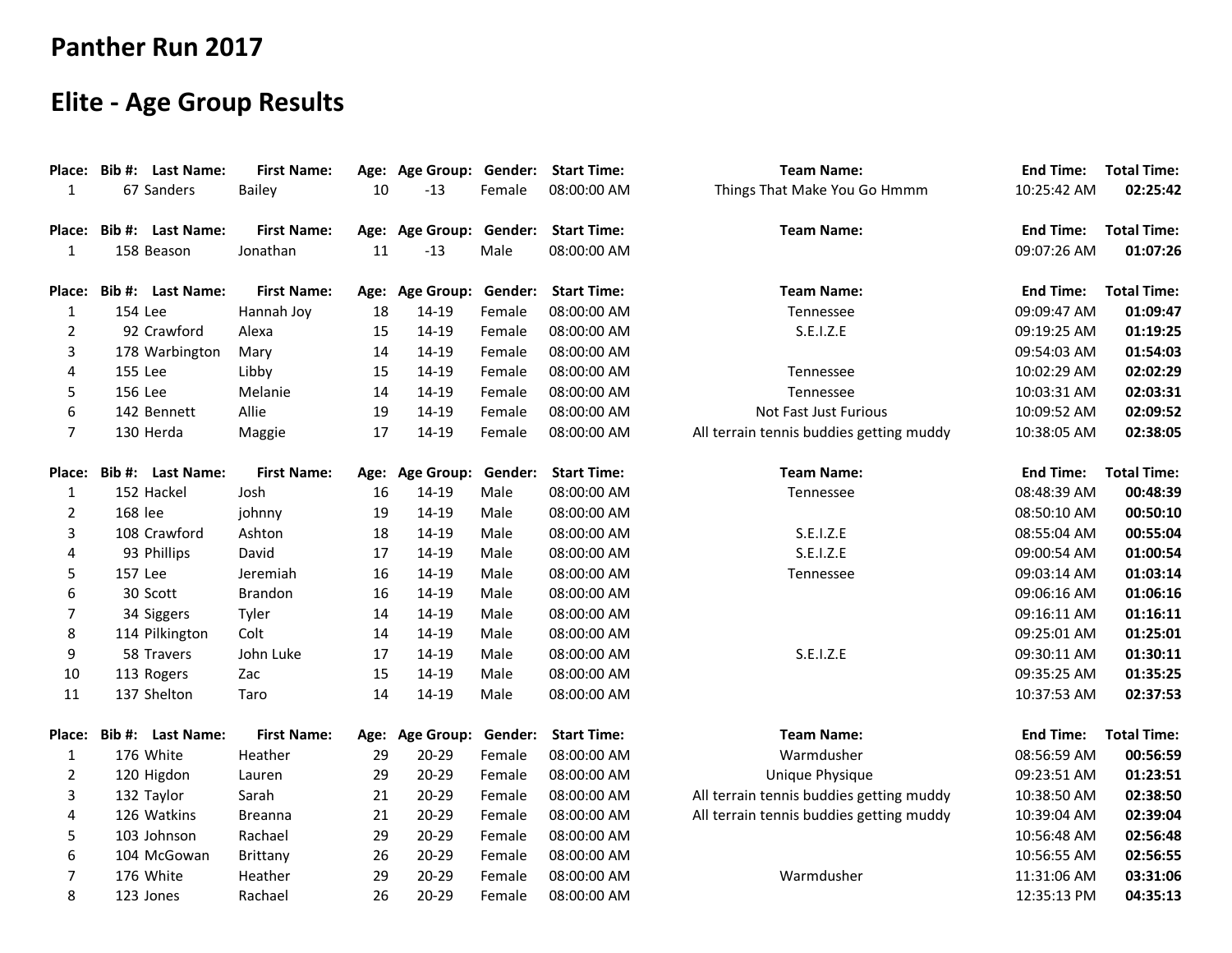| Place:         |         | Bib #: Last Name: | <b>First Name:</b> |    |           |        | Age: Age Group: Gender: Start Time: | <b>Team Name:</b>                               | <b>End Time:</b> | <b>Total Time:</b> |
|----------------|---------|-------------------|--------------------|----|-----------|--------|-------------------------------------|-------------------------------------------------|------------------|--------------------|
| 1              |         | 127 hackel        | caleb              | 24 | 20-29     | Male   | 08:00:00 AM                         |                                                 | 08:41:35 AM      | 00:41:35           |
| $\overline{2}$ |         | 48 Culpepper      | Lucas              | 23 | $20 - 29$ | Male   | 08:00:00 AM                         |                                                 | 08:52:49 AM      | 00:52:49           |
| 3              |         | 165 Duff          | Michael            | 27 | $20 - 29$ | Male   | 08:00:00 AM                         | Men of Paws                                     | 08:57:40 AM      | 00:57:40           |
| 4              |         | 173 McElwain      | Tory               | 24 | $20 - 29$ | Male   | 08:00:00 AM                         |                                                 | 09:00:57 AM      | 01:00:57           |
| 5              | 167 lee |                   | jacob              | 22 | $20 - 29$ | Male   | 08:00:00 AM                         |                                                 | 09:01:28 AM      | 01:01:28           |
| 6              |         | 171 McDonald      | Brandon            | 22 | $20 - 29$ | Male   | 08:00:00 AM                         |                                                 | 09:03:24 AM      | 01:03:24           |
| 7              |         | 96 Phillips       | Zach Phillips      | 22 | $20 - 29$ | Male   | 08:00:00 AM                         | <b>YUGE</b>                                     | 09:04:30 AM      | 01:04:30           |
| 8              |         | 170 Clemons       | Forrest            | 22 | $20 - 29$ | Male   | 08:00:00 AM                         |                                                 | 09:09:07 AM      | 01:09:07           |
| 9              |         | 164 Travers       | Chris              | 24 | $20 - 29$ | Male   | 08:00:00 AM                         | S.E.I.Z.E                                       | 09:09:39 AM      | 01:09:39           |
| 10             |         | 56 Wells          | Mark               | 29 | 20-29     | Male   | 08:00:00 AM                         |                                                 | 09:09:54 AM      | 01:09:54           |
| 11             |         | 149 Orazine       | Scott              | 29 | 20-29     | Male   | 08:00:00 AM                         | Springville XC                                  | 09:11:58 AM      | 01:11:58           |
| 12             |         | 99 Sharpe         | Paden              | 27 | 20-29     | Male   | 08:00:00 AM                         |                                                 | 09:12:19 AM      | 01:12:19           |
| 13             |         | 109 Smith         | James              | 21 | $20 - 29$ | Male   | 08:00:00 AM                         | YUGE                                            | 09:13:21 AM      | 01:13:21           |
| 14             |         | 101 galvez        | danny              | 25 | $20 - 29$ | Male   | 08:00:00 AM                         |                                                 | 09:17:54 AM      | 01:17:54           |
| 15             |         | 163 Travers       | Michael            | 23 | $20 - 29$ | Male   | 08:00:00 AM                         | S.E.I.Z.E                                       | 09:19:14 AM      | 01:19:14           |
| 16             |         | 133 Taylor        | Austin             | 24 | 20-29     | Male   | 08:00:00 AM                         |                                                 | 09:19:56 AM      | 01:19:56           |
| 17             |         | 97 Holley         | Wes                | 27 | 20-29     | Male   | 08:00:00 AM                         | Not Fast Just Furious                           | 09:20:21 AM      | 01:20:21           |
| 18             |         | 22 Davis          | Alexander          | 24 | $20 - 29$ | Male   | 08:00:00 AM                         |                                                 | 09:21:56 AM      | 01:21:56           |
| 19             |         | 100 Black         | Jacob              | 27 | $20 - 29$ | Male   | 08:00:00 AM                         |                                                 | 09:24:14 AM      | 01:24:14           |
| 20             |         | 3 Scott           | <b>Brian</b>       | 27 | $20 - 29$ | Male   | 08:00:00 AM                         | Not Fast Just Furious                           | 09:30:41 AM      | 01:30:41           |
| 21             |         | 59 Brewer         | Ben                | 24 | $20 - 29$ | Male   | 08:00:00 AM                         | Not Fast Just Furious                           | 09:30:59 AM      | 01:30:59           |
| 22             |         | 169 Stubblefield  | Thomas             | 24 | 20-29     | Male   | 08:00:00 AM                         | Men of Paws                                     | 09:31:19 AM      | 01:31:19           |
| 23             |         | 23 Howard         | Lee                | 27 | 20-29     | Male   | 08:00:00 AM                         |                                                 | 09:38:50 AM      | 01:38:50           |
| 24             |         | 48 Culpepper      | Lucas              | 23 | $20 - 29$ | Male   | 08:00:00 AM                         |                                                 | 09:56:29 AM      | 01:56:29           |
| 25             |         | 161 Milam         | Brandon            | 29 | $20 - 29$ | Male   | 08:00:00 AM                         | Men of Paws                                     | 10:01:27 AM      | 02:01:27           |
| 26             |         | 141 Pannell       | Wesley             | 20 | $20 - 29$ | Male   | 08:00:00 AM                         | Not Fast Just Furious                           | 10:10:55 AM      | 02:10:55           |
| 27             |         | 173 McElwain      | Tory               | 24 | $20 - 29$ | Male   | 08:00:00 AM                         |                                                 | 10:28:09 AM      | 02:28:09           |
| 28             |         | 48 Culpepper      | Lucas              | 23 | $20 - 29$ | Male   | 08:00:00 AM                         |                                                 | 11:13:44 AM      | 03:13:44           |
| 29             |         | 173 McElwain      | Tory               | 24 | $20 - 29$ | Male   | 08:00:00 AM                         |                                                 | 11:57:05 AM      | 03:57:05           |
| 30             |         | 173 McElwain      | Tory               | 24 | 20-29     | Male   | 08:00:00 AM                         |                                                 | 01:57:00 PM      | 05:57:00           |
|                |         |                   |                    |    |           |        |                                     |                                                 |                  |                    |
| Place:         |         | Bib #: Last Name: | <b>First Name:</b> |    |           |        | Age: Age Group: Gender: Start Time: | <b>Team Name:</b>                               | <b>End Time:</b> | <b>Total Time:</b> |
| 1              |         | 146 Elgin         | Laura              | 38 | 30-39     | Female | 08:00:00 AM                         |                                                 | 09:03:52 AM      | 01:03:52           |
| 2              |         | 70 Holt           | Lauren             | 35 | $30 - 39$ | Female | 08:00:00 AM                         |                                                 | 09:07:24 AM      | 01:07:24           |
| 3              |         | 47 Silvey         | Lindsey            | 34 | 30-39     | Female | 08:00:00 AM                         | Slightly Below Average                          | 09:09:58 AM      | 01:09:58           |
| 4              |         | 1 Fuller          | Elizabeth          | 39 | 30-39     | Female | 08:00:00 AM                         |                                                 | 09:13:45 AM      | 01:13:45           |
| 5              |         | 63 Grace          | Micelle            | 34 | 30-39     | Female | 08:00:00 AM                         | <b>Blown Away Misfit's</b>                      | 09:16:10 AM      | 01:16:10           |
| 6              |         | 28 Harbin         | Jenifer            | 33 | 30-39     | Female | 08:00:00 AM                         |                                                 | 09:19:48 AM      | 01:19:48           |
| 7              |         | 102 Jackson       | Amanda             | 31 | 30-39     | Female | 08:00:00 AM                         | Georgia Obstacle Racers and Mud Runners (GORMR) | 09:23:23 AM      | 01:23:23           |
| 8              |         | 16 Haney          | Jessica            | 35 | 30-39     | Female | 08:00:00 AM                         |                                                 | 09:26:13 AM      | 01:26:13           |
| 9              |         | 148 Sides         | Rebecca            | 31 | 30-39     | Female | 08:00:00 AM                         |                                                 | 09:29:59 AM      | 01:29:59           |
| 10             |         | 40 Jackson        | Teresa             | 38 | 30-39     | Female | 08:00:00 AM                         | <b>Slightly Below Average</b>                   | 09:34:36 AM      | 01:34:36           |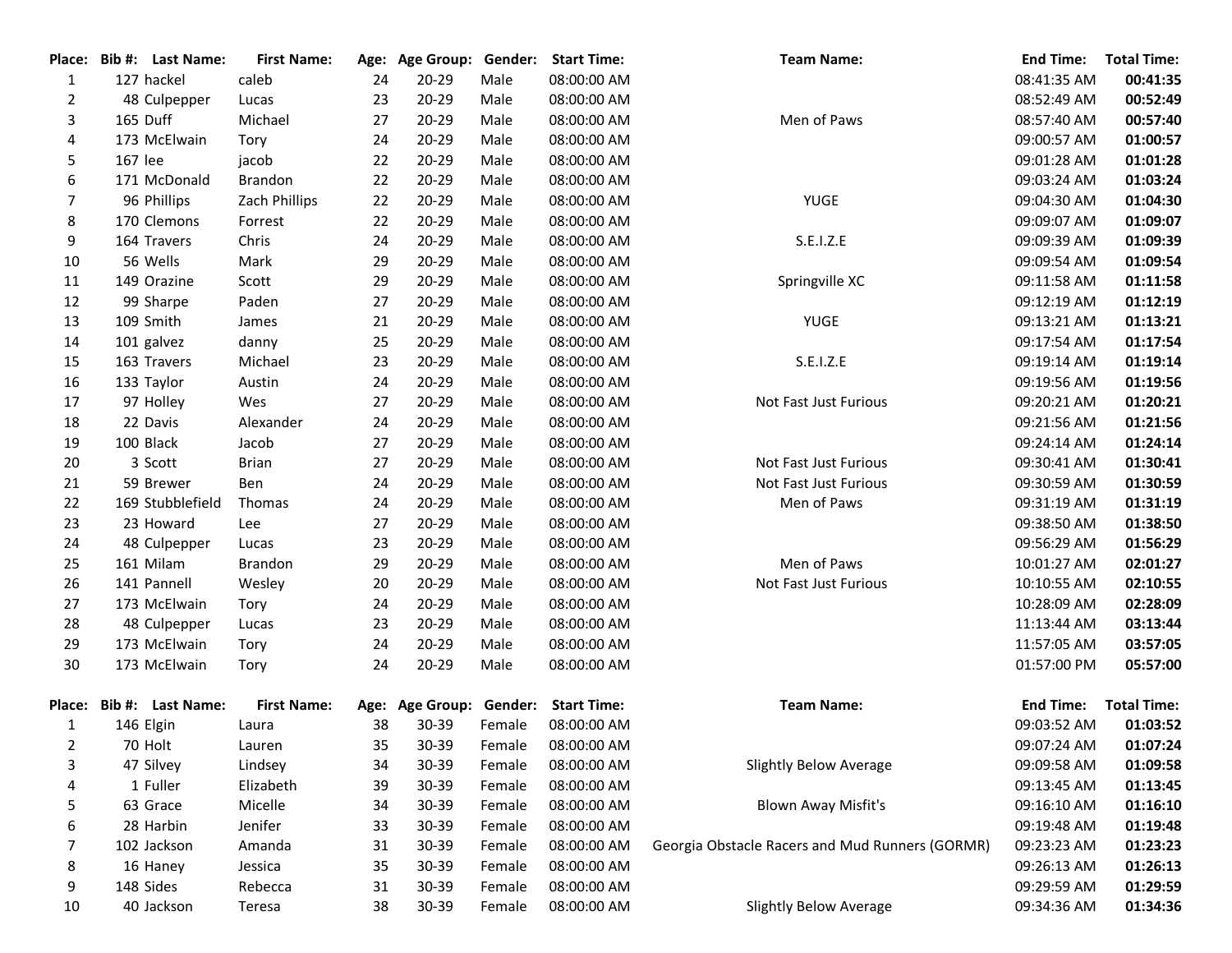| 11     | 41 Maudsley       | Casandra           | 39   | 30-39             | Female  | 08:00:00 AM        | <b>Slightly Below Average</b> | 09:34:43 AM      | 01:34:43           |
|--------|-------------------|--------------------|------|-------------------|---------|--------------------|-------------------------------|------------------|--------------------|
| 12     | 159 Gore          | Megan              | 33   | 30-39             | Female  | 08:00:00 AM        |                               | 09:43:20 AM      | 01:43:20           |
| 13     | 45 Smiley         | Jenny              | 36   | 30-39             | Female  | 08:00:00 AM        |                               | 10:01:25 AM      | 02:01:25           |
| 14     | 151 Mitchell      | Stephanie          | 33   | 30-39             | Female  | 08:00:00 AM        | Springville XC                | 10:04:50 AM      | 02:04:50           |
| 15     | 150 Mahaffey      | Kerri              | 34   | 30-39             | Female  | 08:00:00 AM        | Springville XC                | 10:04:53 AM      | 02:04:53           |
| 16     | 1 Fuller          | Elizabeth          | 39   | 30-39             | Female  | 08:00:00 AM        |                               | 10:40:39 AM      | 02:40:39           |
| 17     | 1 Fuller          | Elizabeth          | 39   | 30-39             | Female  | 08:00:00 AM        |                               | 12:17:14 PM      | 04:17:14           |
|        |                   |                    |      |                   |         |                    |                               |                  |                    |
| Place: | Bib #: Last Name: | <b>First Name:</b> | Age: | <b>Age Group:</b> | Gender: | <b>Start Time:</b> | <b>Team Name:</b>             | <b>End Time:</b> | <b>Total Time:</b> |
| 1      | 80 Browder        | <b>Bennett</b>     | 34   | 30-39             | Male    | 08:00:00 AM        | Warmdusher                    | 08:40:37 AM      | 00:40:37           |
| 2      | 21 Rogers         | Jeremy             | 34   | 30-39             | Male    | 08:00:00 AM        | Warmdusher                    | 08:45:45 AM      | 00:45:45           |
| 3      | 43 Mahaffey       | Chris              | 35   | 30-39             | Male    | 08:00:00 AM        | Warmdusher                    | 08:47:31 AM      | 00:47:31           |
| 4      | 76 Mullinax       | Lance              | 34   | 30-39             | Male    | 08:00:00 AM        | <b>Team Condy</b>             | 08:48:33 AM      | 00:48:33           |
| 5      | 94 Bowlin         | Matthew            | 35   | 30-39             | Male    | 08:00:00 AM        | <b>Team Condy</b>             | 08:50:35 AM      | 00:50:35           |
| 6      | 75 Copeland       | Jonathan           | 39   | 30-39             | Male    | 08:00:00 AM        | <b>Team Condy</b>             | 08:50:52 AM      | 00:50:52           |
| 7      | 51 Abbott         | Phillip            | 31   | 30-39             | Male    | 08:00:00 AM        |                               | 08:52:01 AM      | 00:52:01           |
| 8      | 26 Streefkerk     | John               | 34   | 30-39             | Male    | 08:00:00 AM        |                               | 08:52:55 AM      | 00:52:55           |
| 9      | 79 Edwards        | John               | 37   | 30-39             | Male    | 08:00:00 AM        | <b>Team Condy</b>             | 08:55:21 AM      | 00:55:21           |
| 10     | 25 Argo           | Jason              | 36   | 30-39             | Male    | 08:00:00 AM        |                               | 08:57:57 AM      | 00:57:57           |
| 11     | 33 Siggers        | Daniel             | 37   | 30-39             | Male    | 08:00:00 AM        |                               | 08:58:06 AM      | 00:58:06           |
| 12     | 71 Silvey         | Jason              | 38   | 30-39             | Male    | 08:00:00 AM        | Slightly Below Average        | 09:01:09 AM      | 01:01:09           |
| 13     | 145 Burleson      | Robert             | 31   | 30-39             | Male    | 08:00:00 AM        |                               | 09:01:13 AM      | 01:01:13           |
| 14     | 175 Fore          | Ryan               | 37   | 30-39             | Male    | 08:00:00 AM        | Warmdusher                    | 09:02:16 AM      | 01:02:16           |
| 15     | 54 Mwangi         | Joseph             | 38   | 30-39             | Male    | 08:00:00 AM        | The Running Dead              | 09:02:55 AM      | 01:02:55           |
| 16     | 118 Hawkins       | <b>Brett</b>       | 32   | 30-39             | Male    | 08:00:00 AM        |                               | 09:04:29 AM      | 01:04:29           |
| 17     | 36 Fulmer         | Jeffry             | 36   | 30-39             | Male    | 08:00:00 AM        |                               | 09:07:05 AM      | 01:07:05           |
| 18     | 166 Gooch         | Adam               | 38   | 30-39             | Male    | 08:00:00 AM        |                               | 09:07:38 AM      | 01:07:38           |
| 19     | 61 Wilson         | Chad               | 36   | 30-39             | Male    | 08:00:00 AM        |                               | 09:12:40 AM      | 01:12:40           |
| 20     | 62 Clark          | Ryan               | 33   | 30-39             | Male    | 08:00:00 AM        | <b>Blown Away Misfit's</b>    | 09:12:57 AM      | 01:12:57           |
| 21     | 42 McGriff        | Judson             | 38   | 30-39             | Male    | 08:00:00 AM        |                               | 09:13:00 AM      | 01:13:00           |
| 22     | 15 Wolfe          | Adam               | 39   | 30-39             | Male    | 08:00:00 AM        |                               | 09:15:26 AM      | 01:15:26           |
| 23     | 106 Cornelius     | Scott              | 39   | 30-39             | Male    | 08:00:00 AM        |                               | 09:16:09 AM      | 01:16:09           |
| 24     | 6 Crawford        | Zach               | 33   | 30-39             | Male    | 08:00:00 AM        | Grey Berets and Friends       | 09:18:05 AM      | 01:18:05           |
| 25     | 78 Holley         | Will               | 30   | 30-39             | Male    | 08:00:00 AM        | Not Fast Just Furious         | 09:20:09 AM      | 01:20:09           |
| 26     | 121 Russell       | Tarnandus          | 36   | $30 - 39$         | Male    | 11:00:00 AM        |                               | 12:21:47 PM      | 01:21:47           |
| 27     | 20 Davis          | Andre              | 33   | 30-39             | Male    | 08:00:00 AM        |                               | 09:21:59 AM      | 01:21:59           |
| 28     | 91 Norris         | Sellers            | 37   | 30-39             | Male    | 08:00:00 AM        |                               | 09:29:30 AM      | 01:29:30           |
| 29     | 24 Lober          | Jason              | 33   | 30-39             | Male    | 08:00:00 AM        |                               | 09:38:51 AM      | 01:38:51           |
| 30     | 160 Gore          | Chase              | 31   | 30-39             | Male    | 08:00:00 AM        |                               | 09:43:25 AM      | 01:43:25           |
| 31     | 84 Cash           | Taylor             | 32   | 30-39             | Male    | 08:00:00 AM        |                               | 09:43:40 AM      | 01:43:40           |
| 32     | 77 Stanford       | Eric               | 33   | 30-39             | Male    | 08:00:00 AM        | Not Fast Just Furious         | 09:43:58 AM      | 01:43:58           |
| 33     | 44 Tapscott       | Matthew            | 36   | 30-39             | Male    | 08:00:00 AM        |                               | 09:44:00 AM      | 01:44:00           |
| 34     | 66 Sanders        | Michael            | 32   | 30-39             | Male    | 08:00:00 AM        | Things That Make You Go Hmmm  | 09:48:48 AM      | 01:48:48           |
| 35     | 95 Tolliver       | Thomas             | 33   | 30-39             | Male    | 08:00:00 AM        |                               | 09:59:47 AM      | 01:59:47           |
|        |                   |                    |      |                   |         |                    |                               |                  |                    |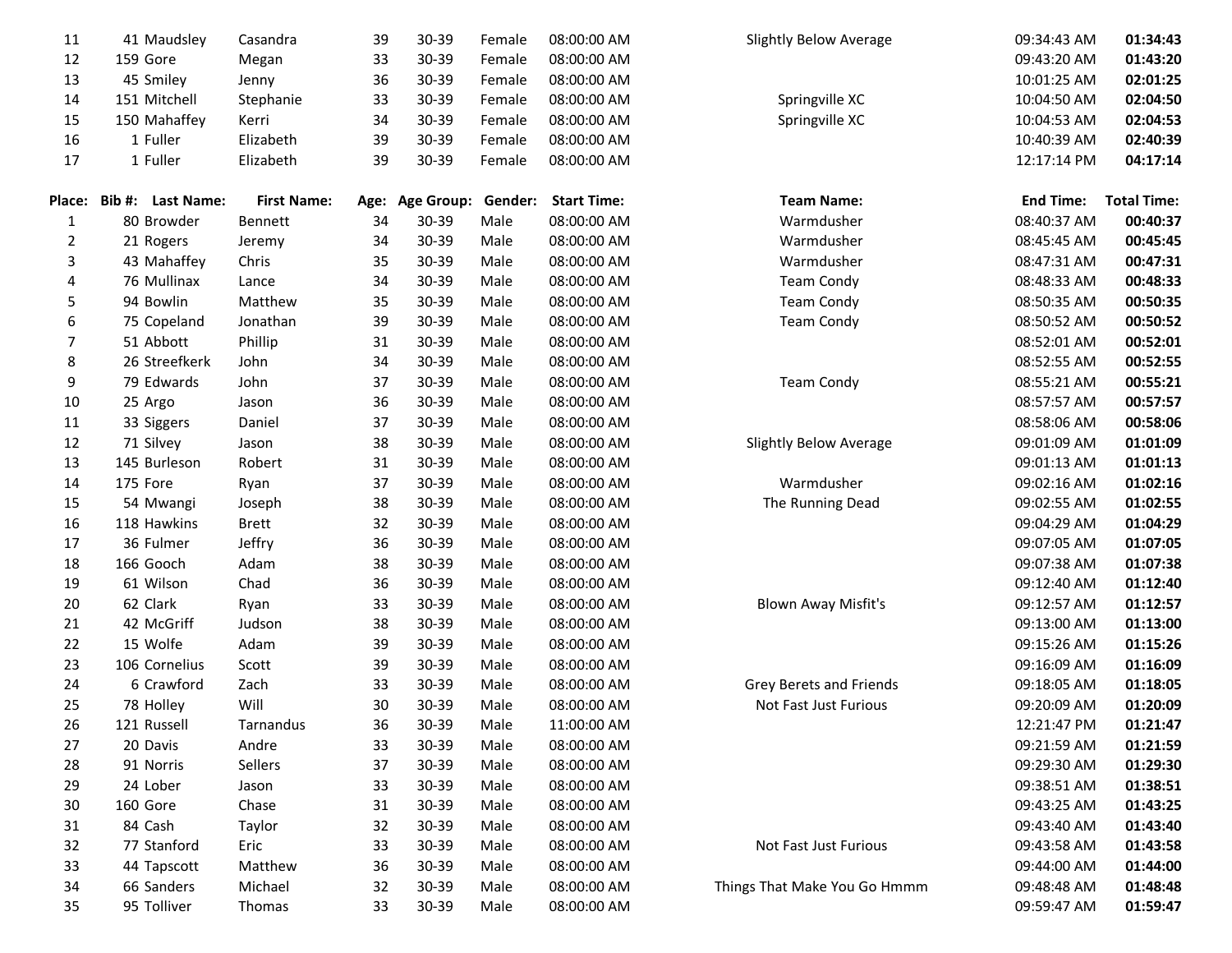| 36           | 55 Ramsay         | Alec                  | 31   | 30-39             | Male    | 08:00:00 AM        | The Running Dead                                | 09:59:57 AM      | 01:59:57           |
|--------------|-------------------|-----------------------|------|-------------------|---------|--------------------|-------------------------------------------------|------------------|--------------------|
| 37           | 116 Swann         | Mark                  | 34   | 30-39             | Male    | 08:00:00 AM        |                                                 | 10:03:23 AM      | 02:03:23           |
| 38           | 65 Sanders        | Chris                 | 34   | 30-39             | Male    | 08:00:00 AM        | Things That Make You Go Hmmm                    | 10:25:39 AM      | 02:25:39           |
| 39           | 166 Gooch         | Adam                  | 38   | 30-39             | Male    | 08:00:00 AM        |                                                 | 10:39:56 AM      | 02:39:56           |
| 40           | 105 McGowan       | Christopher           | 32   | 30-39             | Male    | 08:00:00 AM        |                                                 | 10:56:52 AM      | 02:56:52           |
| 41           | 51 Abbott         | Phillip               | 31   | 30-39             | Male    | 08:00:00 AM        |                                                 | 11:40:53 AM      | 03:40:53           |
| 42           | 51 Abbott         | Phillip               | 31   | 30-39             | Male    | 08:00:00 AM        |                                                 | 11:41:05 AM      | 03:41:05           |
| 43           | 21 Rogers         | Jeremy                | 34   | 30-39             | Male    | 08:00:00 AM        | Warmdusher                                      | 12:13:23 PM      | 04:13:23           |
| 44           | 145 Burleson      | Robert                | 31   | 30-39             | Male    | 08:00:00 AM        |                                                 | 12:23:38 PM      | 04:23:38           |
| 45           | 166 Gooch         | Adam                  | 38   | 30-39             | Male    | 08:00:00 AM        |                                                 | 12:24:28 PM      | 04:24:28           |
| 46           | 77 Stanford       | Eric                  | 33   | 30-39             | Male    | 08:00:00 AM        | Not Fast Just Furious                           | 12:52:19 PM      | 04:52:19           |
| Place:       | Bib #: Last Name: | <b>First Name:</b>    | Age: | <b>Age Group:</b> | Gender: | <b>Start Time:</b> | <b>Team Name:</b>                               | <b>End Time:</b> | <b>Total Time:</b> |
| $\mathbf{1}$ | 73 Kelley         | Amy                   | 47   | 40-49             | Female  | 08:00:00 AM        |                                                 | 08:59:05 AM      | 00:59:05           |
| 2            | 107 Alford        | Andrea                | 45   | 40-49             | Female  | 08:00:00 AM        |                                                 | 09:07:46 AM      | 01:07:46           |
| 3            | 12 Whitehead      | Amy                   | 43   | 40-49             | Female  | 08:00:00 AM        |                                                 | 09:19:51 AM      | 01:19:51           |
| 4            | 29 Scott          | Christy               | 44   | 40-49             | Female  | 08:00:00 AM        |                                                 | 09:24:07 AM      | 01:24:07           |
| 5            | 86 Fry            | Wendy                 | 43   | 40-49             | Female  | 08:00:00 AM        |                                                 | 09:36:07 AM      | 01:36:07           |
| 6            | 85 Clayton        | Denise                | 46   | 40-49             | Female  | 08:00:00 AM        |                                                 | 09:36:41 AM      | 01:36:41           |
| 7            | 117 Clemons       | Staci                 | 44   | 40-49             | Female  | 08:00:00 AM        | Unique Physique                                 | 09:37:35 AM      | 01:37:35           |
| 8            | 144 Peterson      | Kressa                | 49   | 40-49             | Female  | 08:00:00 AM        | Grey Berets and Friends                         | 09:42:39 AM      | 01:42:39           |
| 9            | 136 Wood          | Jennifer              | 46   | 40-49             | Female  | 08:00:00 AM        |                                                 | 09:46:38 AM      | 01:46:38           |
| 10           | 128 Schrenkel     | Carmen                | 44   | 40-49             | Female  | 08:00:00 AM        | All terrain tennis buddies getting muddy        | 10:38:55 AM      | 02:38:55           |
| 11           | 124 Bibbee        | Paige                 | 45   | 40-49             | Female  | 08:00:00 AM        | All terrain tennis buddies getting muddy        | 10:38:57 AM      | 02:38:57           |
| 12           | 125 Watkins       | Rebecca               | 46   | 40-49             | Female  | 08:00:00 AM        | All terrain tennis buddies getting muddy        | 10:39:01 AM      | 02:39:01           |
| 13           | 129 Herda         | Tonya                 | 47   | 40-49             | Female  | 08:00:00 AM        | All terrain tennis buddies getting muddy        | 10:39:09 AM      | 02:39:09           |
| 14           | 68 Condy          | <b>Ryans Daughter</b> | 46   | 40-49             | Female  | 08:00:00 AM        |                                                 | 11:13:34 AM      | 03:13:34           |
| Place:       | Bib #: Last Name: | <b>First Name:</b>    |      | Age: Age Group:   | Gender: | <b>Start Time:</b> | <b>Team Name:</b>                               | <b>End Time:</b> | <b>Total Time:</b> |
| $\mathbf{1}$ | 88 condy          | ryan                  | 42   | 40-49             | Male    | 08:00:00 AM        | <b>Team Condy</b>                               | 08:48:19 AM      | 00:48:19           |
| 2            | 38 Davis          | Dennis                | 46   | 40-49             | Male    | 08:00:00 AM        | Warmdusher                                      | 08:52:40 AM      | 00:52:40           |
| 3            | 81 Hood           | Gene                  | 42   | 40-49             | Male    | 08:00:00 AM        | Warmdusher                                      | 08:53:06 AM      | 00:53:06           |
| 4            | 74 Arther         | Michael               | 47   | 40-49             | Male    | 08:00:00 AM        | <b>Team Condy</b>                               | 08:53:23 AM      | 00:53:23           |
| 5            | 135 Shrader       | Scott                 | 42   | 40-49             | Male    | 08:00:00 AM        |                                                 | 08:55:02 AM      | 00:55:02           |
| 6            | 72 skaggs         | thomas                | 45   | 40-49             | Male    | 08:00:00 AM        | <b>Team Condy</b>                               | 08:57:44 AM      | 00:57:44           |
| 7            | 50 Tomlinson      | Alex                  | 48   | 40-49             | Male    | 08:00:00 AM        |                                                 | 08:59:50 AM      | 00:59:50           |
| 8            | 89 Thigpen        | Joseph                | 44   | 40-49             | Male    | 08:00:00 AM        |                                                 | 09:01:06 AM      | 01:01:06           |
| 9            | 111 Lawson        | Chris                 | 46   | 40-49             | Male    | 08:00:00 AM        |                                                 | 09:03:11 AM      | 01:03:11           |
| 10           | 82 Renforth       | Robert                | 48   | 40-49             | Male    | 08:00:00 AM        |                                                 | 09:03:17 AM      | 01:03:17           |
| 11           | 110 Tucker        | Barry                 | 46   | 40-49             | Male    | 08:00:00 AM        |                                                 | 09:03:20 AM      | 01:03:20           |
| 12           | 19 Mayhew         | Jeff                  | 45   | 40-49             | Male    | 08:00:00 AM        |                                                 | 09:07:21 AM      | 01:07:21           |
| 13           | 49 Lee            | Raymond               | 43   | 40-49             | Male    | 08:00:00 AM        |                                                 | 09:09:42 AM      | 01:09:42           |
| 14           | 7 Holland         | Brian                 | 44   | 40-49             | Male    | 08:00:00 AM        | Georgia Obstacle Racers and Mud Runners (GORMR) | 09:13:47 AM      | 01:13:47           |
| 15           | 11 Henslee        | Stephen               | 45   | 40-49             | Male    | 08:00:00 AM        |                                                 | 09:15:30 AM      | 01:15:30           |